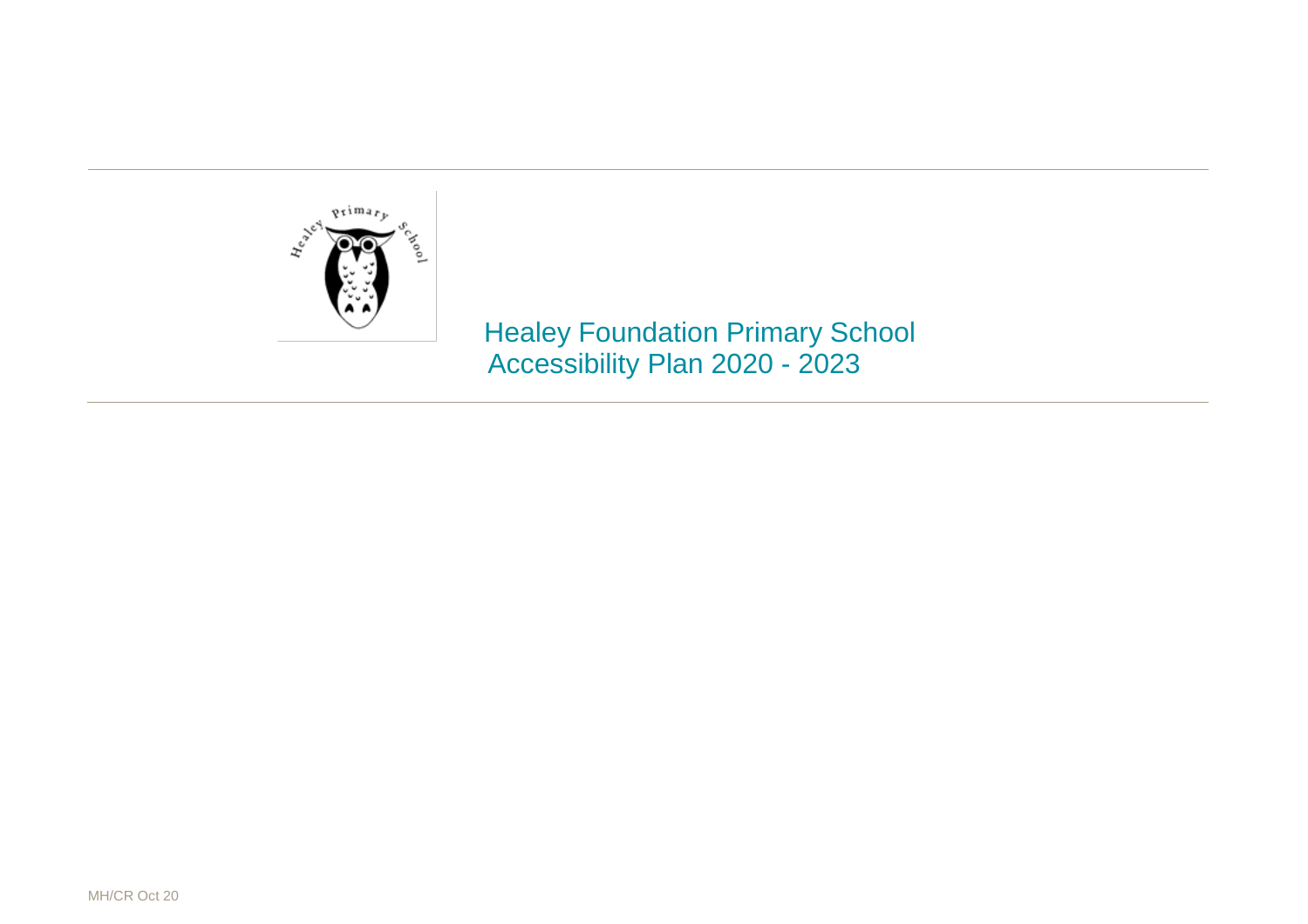## **Accessibility plan 2020 - 2023**

## **Introduction**

Healey Accessibility Plan 2020 – 2023 is written in accordance with the Equality Act 2010 and aims to promote equality of opportunity for disabled people: pupils, visitors, staff, parents and carers and other people who wish to use the school.

Disability is defined by the Disability Discrimination Act 1995 (DDA):

"a person has a disability if he or she has a physical or mental impairment that has a substantial and long term adverse effect on his or her ability to carry out normal day to day activities"

## **Aim**

This plan aims to reduce and eliminate barriers to access to the curriculum and to full participation in the school community for pupils, and prospective pupils, with a disability.

Approved by: …………………………

Date: ………………………………….

Next review date: ……………………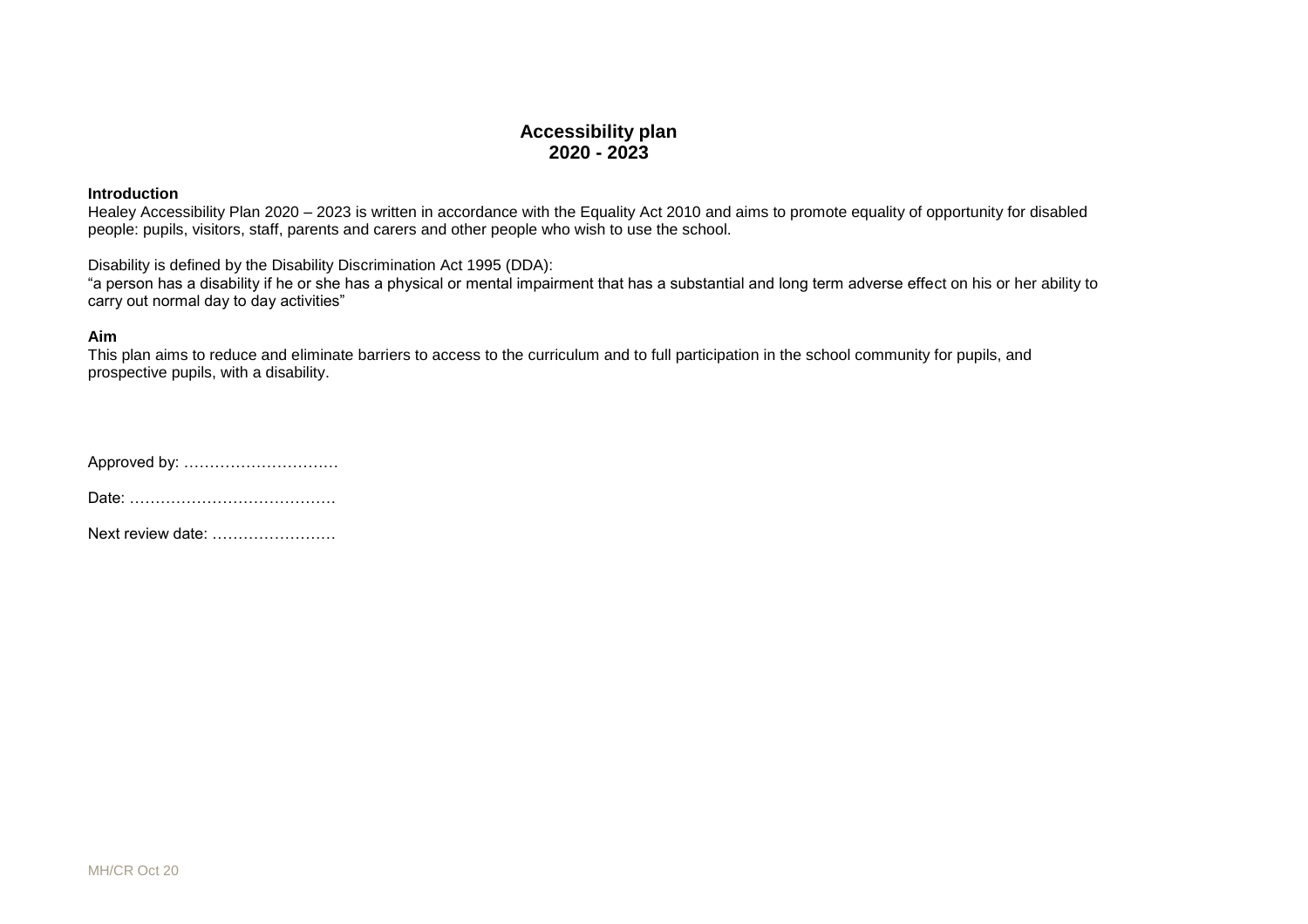## **Section 2: Aims and objectives**

Our aims are to:

- Increase access to the curriculum for pupils with a disability
- Improve and maintain access to the physical environment
- Improve the delivery of written information to pupils

The table below sets out how the school will achieve these aims.

| <b>Aim</b>                                                   | <b>Current good practice</b><br>Include established practice<br>and practice under<br>development                                                                                                              | <b>Objectives</b><br>State short, medium and<br>long-term objectives                                                                                                                                                                                            | <b>Actions to be taken</b>                                                                          | <b>Person responsible</b> | Date to<br>complete<br>actions by        | <b>Success criteria</b>                                                 |
|--------------------------------------------------------------|----------------------------------------------------------------------------------------------------------------------------------------------------------------------------------------------------------------|-----------------------------------------------------------------------------------------------------------------------------------------------------------------------------------------------------------------------------------------------------------------|-----------------------------------------------------------------------------------------------------|---------------------------|------------------------------------------|-------------------------------------------------------------------------|
| Increase<br>access to the<br>curriculum for<br>pupils with a | Pupils are included fully in our<br>curriculum. The ethos of<br>inclusion within the school<br>ensures all aspects of the<br>curriculum are accessible and<br>any individual issues are<br>addressed by staff. | -ensure annual training for<br>staff on diabetes for Y4<br>child                                                                                                                                                                                                | -specific plan around<br>swimming in Y4 and<br>Robinwood residential<br>visit in Year 6             | MH                        | Annually in<br>September                 | Health Plan in place<br>and reviewed annually                           |
| disability                                                   |                                                                                                                                                                                                                | adjust and review<br>requirements of a child<br>with a degenerative<br>physical difficulty<br>-to seek advice from<br>support services and<br>source training to match<br>any individual need<br>-ensure support for<br>children with a<br>statement/EHC allows | -adjustments made as<br>and when appropriate                                                        | MH/CR                     | Ongoing                                  | Adjustments are made<br>and needs are met                               |
|                                                              |                                                                                                                                                                                                                |                                                                                                                                                                                                                                                                 | -contact services as<br>CR/DMcG<br>needed<br>-provision maps detail<br>appropriate support<br>KR/AL |                           | Ongoing<br>Termly<br>Annually in<br>July | Advice sought and<br>followed<br>Plans in place and on<br>the 'o' drive |
|                                                              |                                                                                                                                                                                                                |                                                                                                                                                                                                                                                                 |                                                                                                     | CR/class teachers         |                                          |                                                                         |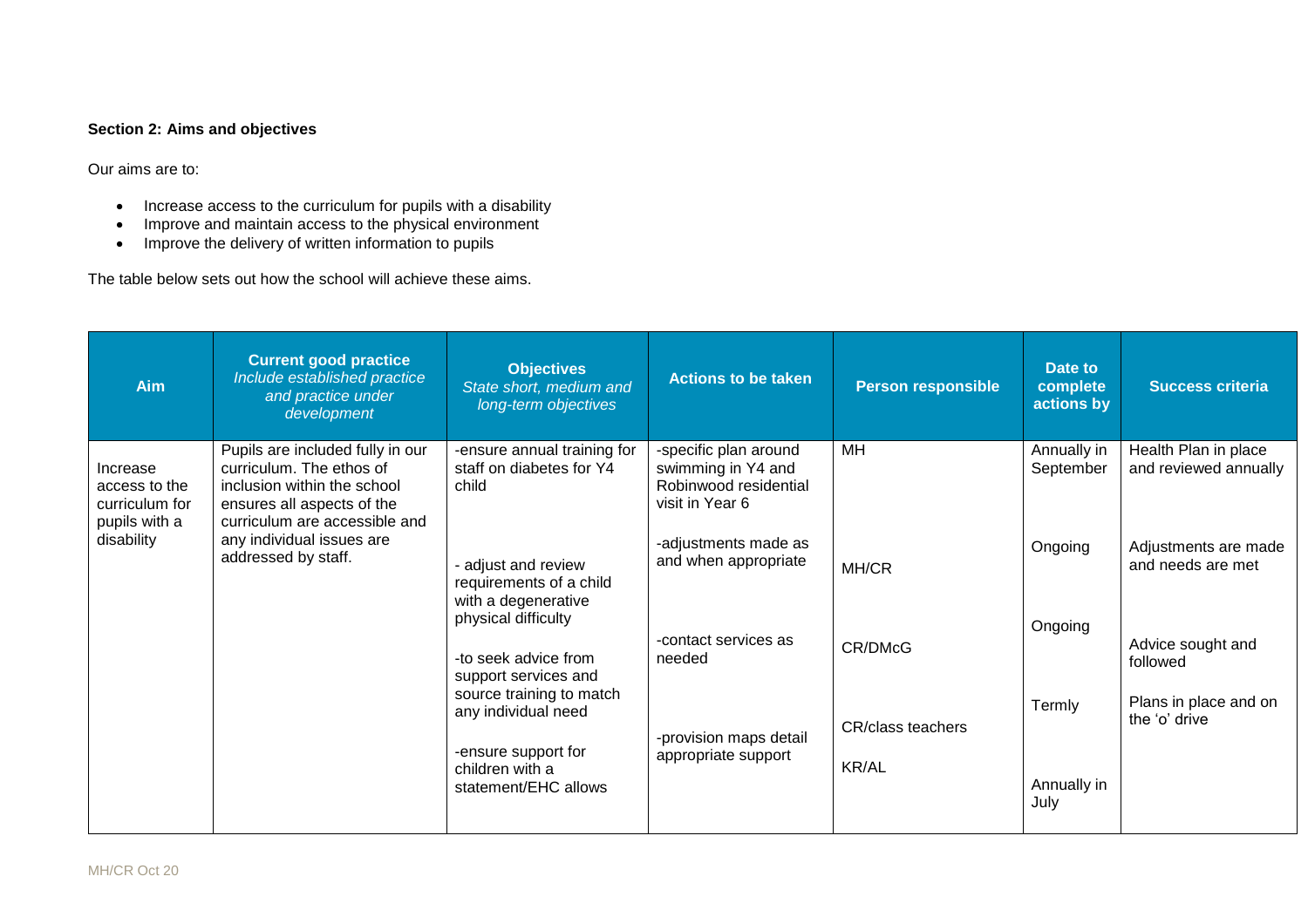|                                                                     |                                                                                                                                                                                                                                      | access to an appropriate<br>curriculum<br>-complete home visits to<br>new intake families;<br>identify any needs and<br>address to match need.<br>-seek advice from LA<br>support services<br>dependent on individual<br>need and adapt provision<br>accordingly<br>- to provide changing<br>facilities and support toilet<br>training for an individual<br>child | Home visits completed<br>and parents comments<br>recorded<br>-advice sought as<br>appropriate | CR/MH/DMcG                | As needed | Visits completed and<br>records in folder<br>Provision is adapted<br>as necessary |
|---------------------------------------------------------------------|--------------------------------------------------------------------------------------------------------------------------------------------------------------------------------------------------------------------------------------|-------------------------------------------------------------------------------------------------------------------------------------------------------------------------------------------------------------------------------------------------------------------------------------------------------------------------------------------------------------------|-----------------------------------------------------------------------------------------------|---------------------------|-----------|-----------------------------------------------------------------------------------|
| Improve and<br>maintain<br>access to the<br>physical<br>environment | Healey is a one storey building<br>with ramped access to the<br>main entrance and other pupil<br>areas. There is an accessible<br>toilet which is gender neutral.<br>There are two disabled parking<br>places which are close to the | -ensure rolling programme<br>of reasonable adjustment<br>to assure access to all<br>areas of school, for whole<br>school community; ramps,<br>wide doors, signs,<br>accessible toilets                                                                                                                                                                            | Adjustments as<br>necessary                                                                   | Governing Body            | Ongoing   | Adjustments are made                                                              |
|                                                                     | main entrance.                                                                                                                                                                                                                       | -signage - ensure<br>adequate signage for<br>accessible parking bays<br>and accessible entrances                                                                                                                                                                                                                                                                  | Review signage, order<br>and place any<br>necessary signage                                   | <b>RWG/Governing Body</b> | Ongoing   | Clear signage is in<br>place                                                      |
|                                                                     |                                                                                                                                                                                                                                      | -audit and adapt building<br>to make more accessible<br>for visually impaired<br>visitors (e.g. colour<br>contrasting hazards,<br>braille signage)                                                                                                                                                                                                                | Complete audit and<br>make any alterations                                                    | <b>RWG/Governing Body</b> | Ongoing   | The building is more<br>accessible for visually<br>impaired visitors              |